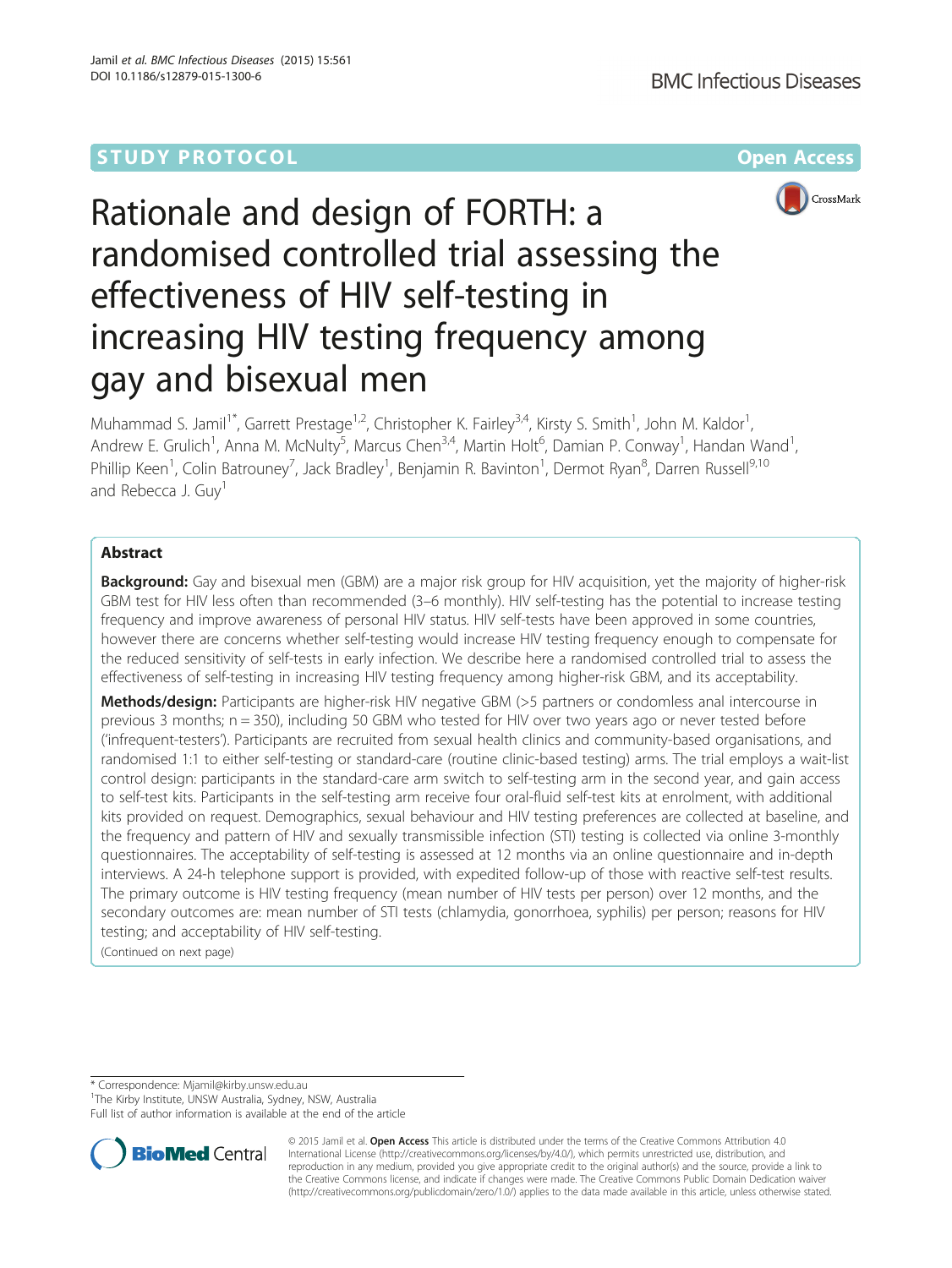#### (Continued from previous page)

**Discussion:** This is the first trial to evaluate the use of self-testing among GBM in Australia, and the first internationally among infrequent testers. The study will provide evidence on whether self-testing increases HIV testing frequency, and its acceptability among GBM. The findings will improve our understanding of self-testing patterns, and whether GBM supplement or replace their existing testing routine.

Trial registration: Australian and New Zealand Clinical Trial Registration number: [ACTRN12613001236785,](https://www.anzctr.org.au/Trial/Registration/TrialReview.aspx?id=365230&isReview=true) registered on November 12, 2013.

Keywords: HIV, MSM, Testing, Self-test, Home test

## **Background**

Gay and bisexual men (GBM) are a major risk group for HIV acquisition, and are disproportionately affected by HIV in many countries [[1\]](#page-7-0). The rates of HIV diagnoses among GBM in high income countries including the United States (US), United Kingdom (UK), and Australia have increased over the past decade [\[2](#page-7-0)–[5\]](#page-7-0). In Australia, annual HIV diagnoses have increased by about 70 % since 1999, and over two-thirds of new infections are diagnosed in GBM [[5\]](#page-7-0).

Regular testing is recognised as a key strategy for HIV control. Reduction in risky sexual practices as a result of the awareness of one's HIV-positive status [[6](#page-7-0)–[8](#page-7-0)], and early initiation of antiretroviral therapy, can substantially reduce the risk of HIV transmission to sexual partners [\[9](#page-7-0)–[11](#page-8-0)]. Mathematical modelling suggests that earlier diagnosis and treatment of HIV-positive individuals could substantially reduce population incidence [[12](#page-8-0)]. A recent trial also confirmed individual benefits with early initiation of antiretroviral therapy [[13](#page-8-0)]. Clinical guidelines in many countries recommend that sexually active GBM should have at least annual HIV testing, with 3–6 monthly testing for higher-risk men [\[14\]](#page-8-0).

HIV testing uptake among GBM in many middle and high income countries is lower than the recommended level [\[15](#page-8-0)–[19](#page-8-0)], and less than a quarter of higher-risk Australian GBM test every 3–6 months consistent with the guidelines [\[20\]](#page-8-0). Between 8 and 34 % of HIV-positive GBM in Australia [\[21, 22](#page-8-0)], New Zealand [[23](#page-8-0)], US [\[24, 25](#page-8-0)], UK [[18](#page-8-0)], and Canada [[26](#page-8-0)] are unaware of their HIVpositive status. Mathematical modelling suggests that individuals with undiagnosed HIV infections contribute disproportionately to HIV transmission [[27, 28\]](#page-8-0). A number of barriers to frequent HIV testing among GBM have been identified, including: perceptions of being at low risk, fear of an HIV-positive diagnosis, no symptoms or illness, and structural barriers such as the need to return to clinics for test results, facing difficulties with appointments, lack of time, and the cost and inconvenience associated with attending clinics [\[17, 29](#page-8-0), [30](#page-8-0)].

HIV self-testing has the potential to increase testing uptake among GBM by overcoming some of the impediments to testing, particularly structural factors, improve awareness of personal HIV-status, and give a greater sense of control over men's own health [\[31](#page-8-0), [32\]](#page-8-0). HIV self-testing kits have been approved for sale in the US [[33](#page-8-0)] and UK [[34](#page-8-0)], and other countries including France and Kenya have also changed regulations to allow self-testing for HIV [[33](#page-8-0)]. Australian HIV testing policy was changed in July 2014 to support self-testing for HIV, allowing manufactureres to submit applications to the Therapeutics Goods Administration for approval of self-tests [[35](#page-8-0)], however no self-tests have yet been approved for sale.

Surveys of GBM in Australia [\[36](#page-8-0)–[40\]](#page-8-0) and overseas indicate that men are highly interested in accessing self-testing if available [\[17](#page-8-0), [41](#page-8-0)–[46](#page-8-0)], and likely to increase their HIV testing frequency [\[47\]](#page-8-0). However, concerns remain about errors in interpreting test results by users, relatively lower sensitivity in early infections, emotional consequences of reactive results and access to counselling, impact on STI testing frequency, and linking people diagnosed with a self-test to care [[32, 48](#page-8-0), [49](#page-8-0)]. HIV self-testing has been found to be highly acceptable in a range of settings and populations [[50](#page-8-0)–[52](#page-8-0)], with little or no evidence of harm associated with self-testing (including anxiety, fear, worry, suicide, or harm as a result of false results) [\[53\]](#page-8-0). A high proportion of GBM in observational self-testing studies report that self-testing is easy to perform, and express willingness to test again using self-tests [[54](#page-8-0)–[58](#page-9-0)]. Almost all individuals (96 %) diagnosed with HIV in an unobserved field evaluation of oral fluid self-testing in the US said they would access follow-up confirmatory testing [[59\]](#page-9-0).

An oral fluid self-test (the OraQuick In-Home HIV Test) was approved in the US on public health grounds despite its relatively lower sensitivity in the field trials [[32\]](#page-8-0), and acute HIV infections [[60\]](#page-9-0). It was estimated that in the first year of its availability, 2.8 million people in the US would use the OraQuick In-Home HIV Test, and even though there would be 3800 false-negative test results (missed infections), this would be offset by 45,000 new infections being detected. Overall a reduction of more than 4000 new HIV transmissions in the first year was estimated [[32\]](#page-8-0). However, a subsequent modelling study predicted that if used by GBM in Seattle, HIV prevalence would increase as men would replace conventional laboratory tests at clinics with a less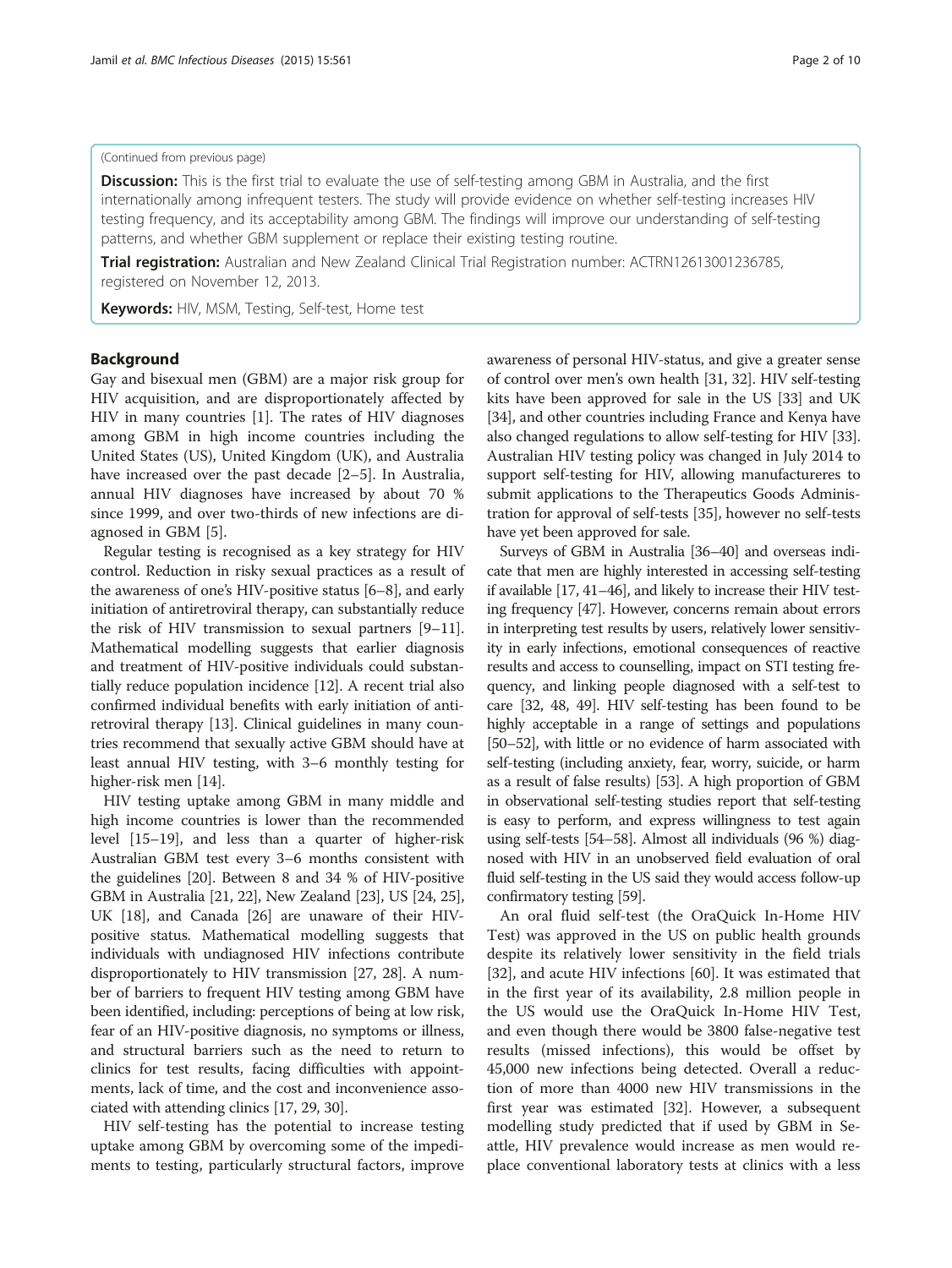sensitive self-test [\[61\]](#page-9-0). It is worth noting that the model had important limitations, for example, not including men who had not tested before and assuming men would replace their routine testing with self-tests rather than any supplementation [[62](#page-9-0)]. A recent analysis based on the Australian epidemic demonstrated that there would be a public health benefit (detection of HIV infections that would have otherwise remained undiagnosed) from self-testing if higher-risk GBM supplemented clinicbased testing using the OraQuick self-test or previously untested GBM used a self-test [[63](#page-9-0)].

To date, there is evidence from only one, as yet unpublished, randomised controlled trial (RCT) in Seattle that access to HIV self-testing increases HIV testing frequency among GBM [\[47\]](#page-8-0). However, to our knowledge, no studies have specifically evaluated the use of HIV self-testing in GBM who test relatively infrequently or have never tested before. We describe here a randomised controlled trial which aims to assess the effectiveness and acceptability of HIV self-testing in higher-risk GBM who test more frequently (last HIV test within the past two years) and less frequently (last HIV test over two years ago or never tested before).

## Methods

## Study design

This is a non-blinded wait-list control RCT with individuals randomised in a 1:1 ratio to two study arms: intervention (HIV self-testing) arm; and control (standard-care) arm. Participants in each arm will be followed-up for two years. Participants in the standard-care arm will switch to the self-testing arm after one year of follow-up and get access to self-testing in the second year (Fig. [1](#page-3-0)).

## **Participants**

Participants include two testing subgroups: those who had their last HIV test within the past two years (hereafter called 'frequent testers') and those who had their last HIV test over two years ago, or have never tested before (hereafter called 'infrequent testers').

#### Study objectives

The primary objective of this trial is to compare HIV testing frequency between the self-testing and standard-care arms. The secondary objectives are to compare the frequency of sexually transmissible infection (STI) testing including chlamydia, gonorrhoea and syphilis between the two study arms; and to assess the reasons for HIV testing and acceptability of HIV self-testing in the self-testing arm.

## Study duration

The study will require 3 years to complete: 6 months for recruitment, 24 months to complete the follow-up and data collection, and 6 months for analysis and reporting.

### Ethical considerations

The study protocol has been approved by the South Eastern Sydney Local Health District Human Research Ethics Committee (HREC) and the Alfred Hospital HREC. Additional ethical approvals have been obtained from Victorian AIDS Council Research Promotion and Ethics Committee, and ACON Research Ethics Review Committee.

## Inclusion and exclusion criteria

Participants are eligible if they: identify as gay or bisexual men; are aged 18 years or above; are HIV negative (either self-reported or based on clinical records); plan to live in Australia for the next 2 years; and report any condomless anal intercourse, or >5 male sexual partners in the past 3 months. The eligibility criteria are adopted from Australian clinical testing guidelines to recruit higher-risk GBM [\[64](#page-9-0)], as they have the highest HIV incidence in Australia [[65\]](#page-9-0). Participants are excluded if they: cannot speak and/or read English; cannot provide written consent; or are unwilling or unable to comply with all the requirements of the study.

## Recruitment

Participants are recruited from large urban sexual health centres and community-based organisations in Sydney, Melbourne and Cairns, including: Sydney Sexual Health Centre, Melbourne Sexual Health Centre, Cairns Sexual Health Service, ACON Sydney (the largest gay men's health organisation in New South Wales), and the Victorian AIDS Council, Melbourne. Promotion of the study occurs through gay media, the study website [[66](#page-9-0)] and websites of participating organisations, social media (Facebook), advertisements on Grindr (a mobile device social networking application for GBM), and posters and postcards at recruitment sites. Potentially eligible participants are informed about the study by recruitment staff and clinicians. The clinical sites also use other strategies for engaging potential participants, for example: eligible participants receive a prompt when they complete a computer-assisted self-interview for routine data collection; and study nurse receives an SMS (text message) when an eligible patient completes a computer-assisted self-interview. Participants are also able to express interest in the study by completing an online form via the study website. The study coordinator assesses the information provided and refers eligible participants to the recruitment sites.

All participants are required to attend one of the study sites for recruitment. A dedicated study nurse at each clinic or a designated staff member at the community sites confirms participants' eligibility via routinely collected data on sexual behaviour or by using a paperbased eligibility screening template. Those eligible are given an information sheet, and the study procedures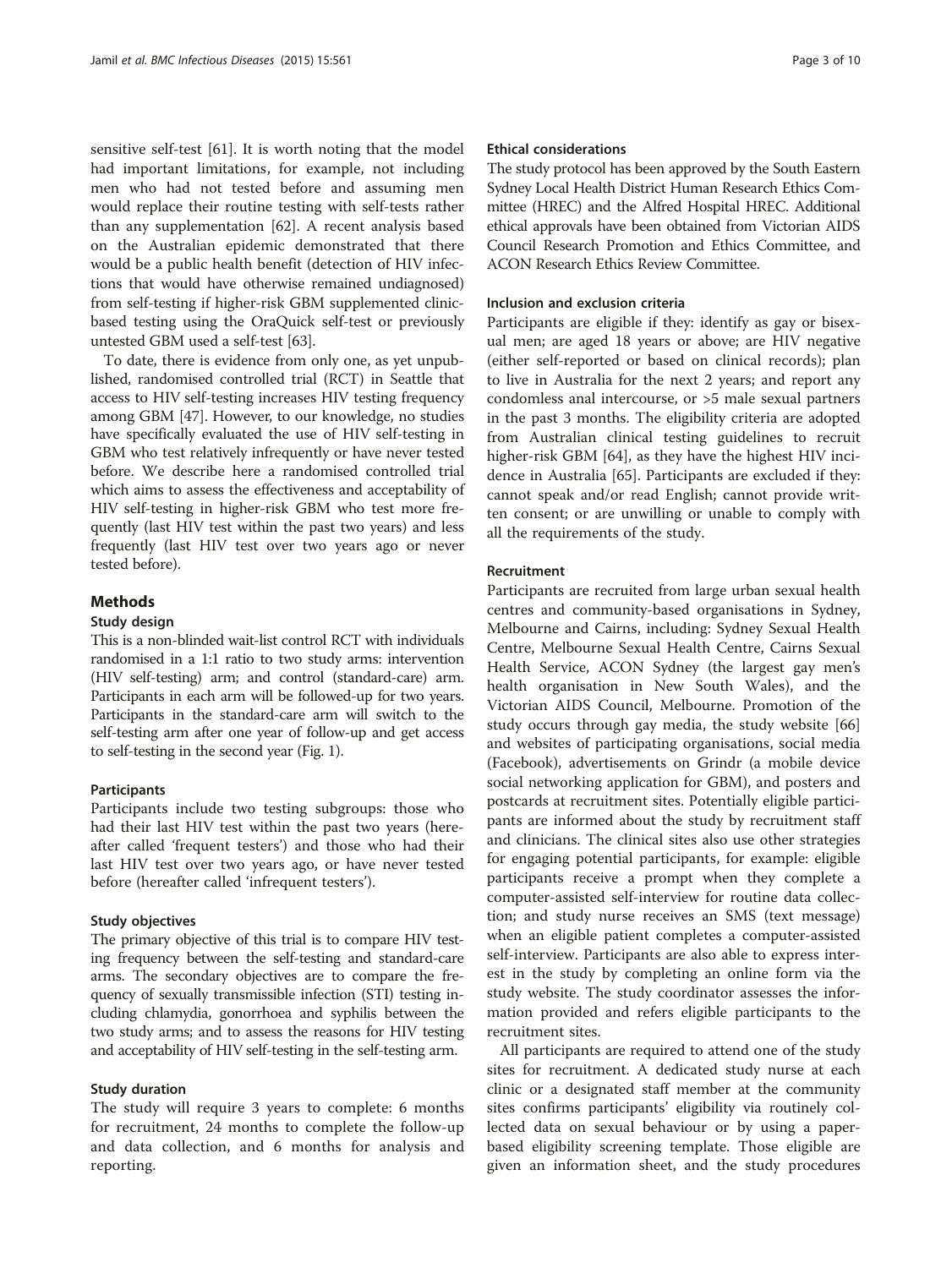<span id="page-3-0"></span>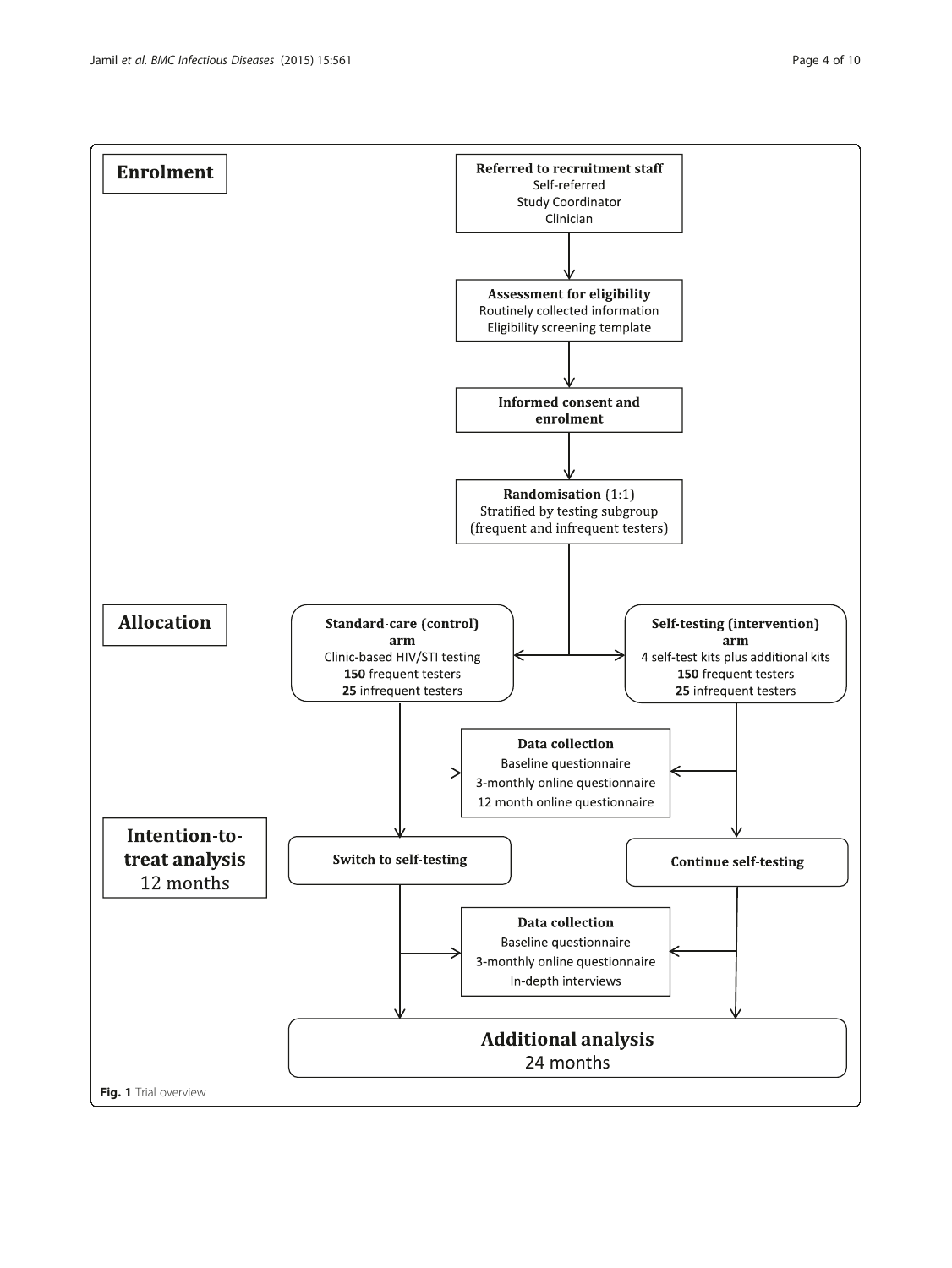are explained to them. It is emphasised that the selftest is not recommended for use within three months of a potential exposure or risk event (the window period), and that reactive self-test results must be confirmed by a conventional laboratory test at a clinic. Participants are required to sign a written informed consent at recruitment covering all trial procedures and data collection.

## Randomisation

Computer-generated randomisation codes, stratified by testing group (frequent and infrequent testers), are produced by a biostatistician and sealed in opaque envelopes by a research assistant not associated with the trial. Once written consent is obtained, the recruitment staff select the next randomisation envelope according to the participant's testing group and inform the participant of the study arm they are being assigned to – the self-testing or standard-care arm.

## Blinding

Given the nature of the intervention, it is not feasible to blind the recruitment staff and participants to their study arm allocation. However, recruitment staff are unaware of the allocation until the envelope is opened in front of the participant. The statistician analysing RCT data will be blinded to the study arms.

#### Study procedures

#### Intervention (self-testing) arm

Participants randomised to the self-testing arm have access to oral fluid HIV self-test kits in addition to the usual clinic-based HIV/STI testing and care. At enrolment, participants in the self-testing arm receive four self-test kits including the manufacturer-supplied step-by-step instructions and a web-link to an instructional video. Four self-test kits provide a 12 month supply for higher-risk men who test every 3–6 months consistent with the guidelines [\[64](#page-9-0)]. Participants are able to request additional kits, one at a time, for a maximum of 12 kits in one year in case repeat testing is needed or men test more frequently in relation to risky sexual behaviour. Depending on participants' preference, additional self-test kits are either picked-up from the study sites or sent by post in plain packaging. At the beginning of the second year of follow-up, all participants (including those switching from standard-care to the selftesting arm) are eligible to collect four self-test kits from study sites, or sent by post if requested. A central log of kits dispatched is maintained to keep track of the number of kits supplied to each participant. No training on performing self-tests is provided at baseline to mimic a real-world scenario where untrained individuals will purchase self-test kits over-the-counter from pharmacies or online.

HIV self-testing kits The US Food and Drug Administration approved 'OraQuick In-Home HIV test' (OraSure Technologies Inc., Bethlehem, PA, USA) is being used for HIV self-testing in this study (Fig. [2](#page-5-0)). It is a second generation test which detects HIV 1/2 antibodies in oral fluid specimens. The specimen is obtained by swabbing the upper and lower gums using a collector device which is then transferred to a solution, and the results are read in 20–40 min [[59](#page-9-0)]. The sensitivity and specificity of the OraQuick self-test in the hands of untrained users is 91.7 % (95 % confidence interval [CI]: 84.2-96.3 %) and 99.9 % (95 % CI: 99.9-100.0 %), respectively [\[59\]](#page-9-0). Every OraQuick kit is accompanied by step-by-step graphic and written instructions and two booklets with general information on HIV testing and interpretation of results. The manufacturer-specified window period for Ora-Quick self-test is three months [[59\]](#page-9-0), however published data show that second generation antibody immunoassays detect HIV antibodies within 25–35 days after HIV infection [[67](#page-9-0), [68](#page-9-0)]. The OraQuick self-test is a preliminary test and all reactive results must be confirmed with a conventional laboratory test. As the test kit is packaged for the US market, each self-test kit supplied to participants is prominently labelled with Australian telephone numbers for support and emergencies.

Telephone support lines A 24-h telephone support line staffed by the study coordinators on a rotation basis is available to participants, providing support for the use of self-test kits, interpretation of results, and advice for reactive home test results. In addition, participants have access to existing telephone support lines of participating sexual health centres. A log of calls to the telephone support lines is maintained and the reason for each call is recorded.

Follow-up of reactive self-tests Participants are advised to inform the study coordinator of any reactive self-test results. The responses to 3-monthly online questionnaires (see below) are also monitored for any reported reactive self-test results. Any participant with a reactive self-test result is advised by the study coordinator to undergo confirmatory laboratory testing and offered expedited clinical review and supportive counselling at the study clinics. If they prefer to go to a clinic other than the study clinics, they are offered assistance in arranging an appointment. The laboratory confirmation and management of participants with confirmed HIV diagnoses will be based on the standard protocols at the respective clinic, however their study involvement will cease.

### Control (standard-care) arm

Participants randomised to the standard-care arm continue to access routine clinic-based HIV/STI testing and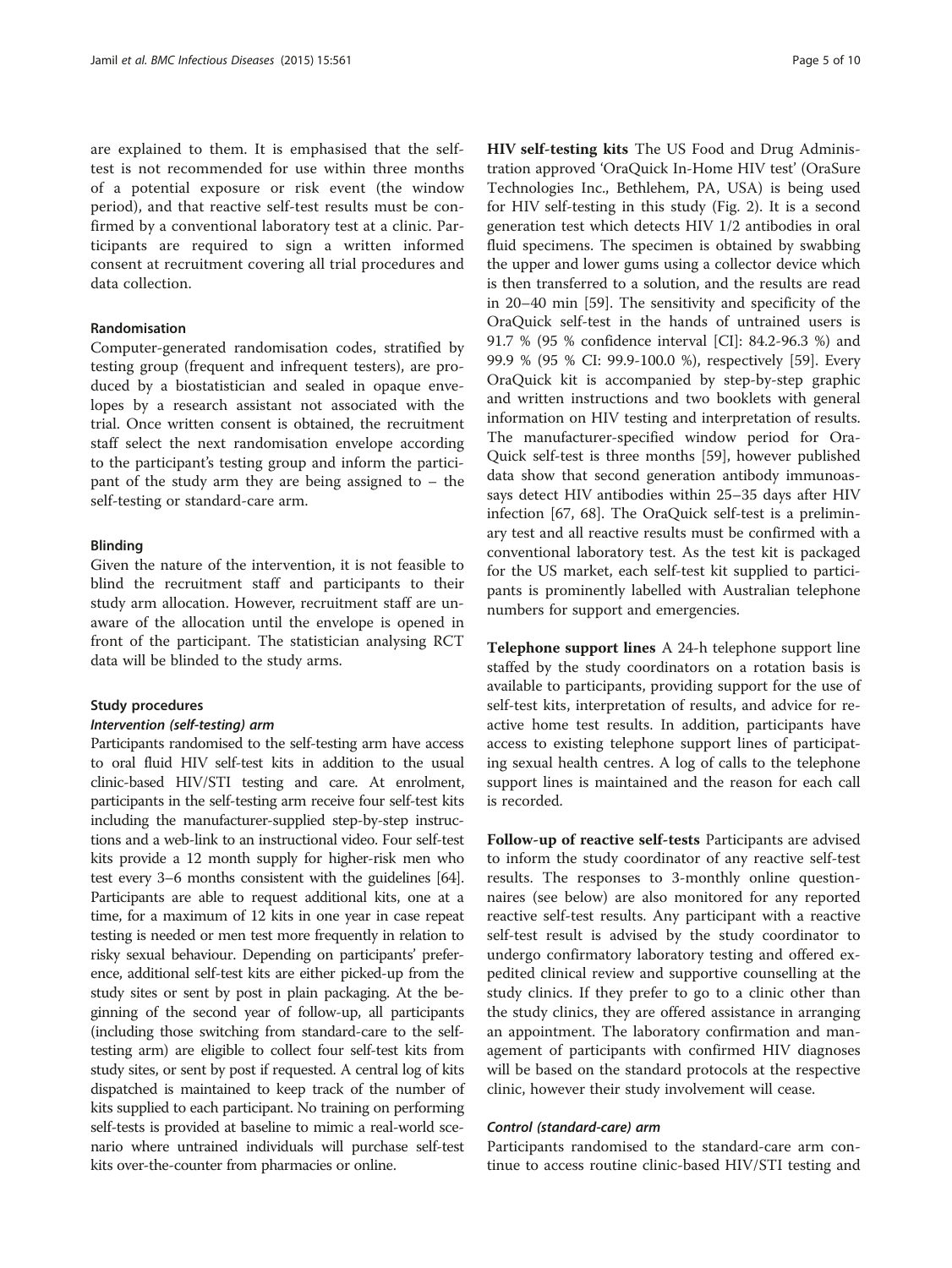<span id="page-5-0"></span>

care at their preferred clinic, including clinics other than the study clinics. In Australia, most laboratories use fourth generation HIV screening immunoassays [\[69\]](#page-9-0). Supplementary HIV antibody, HIV p24 antigen, and Western Blot testing are performed on specimens that are reactive by the screening assay, and deemed positive if consistent with the national case definition [\[70\]](#page-9-0). After 12 months, participants in the standard-care arm switch to the self-testing arm and follow the same procedures as the self-testing arm.

## Outcome measures

The primary outcome is the mean number of HIV tests per person over 12 months. The secondary outcomes are: the mean number of STI (chlamydia, gonorrhoea, syphilis) tests per person; reasons for HIV testing; and the acceptability of HIV self-testing.

## Data collection

## Clinical data

HIV and STI testing data for the duration of the study will be extracted from the patient management system for all participants recruited at study clinics.

## Surveys

Baseline All participants complete a self-administered online survey on a handheld electronic device at enrolment. The survey covers socio-demographics, sexual risk behaviour, HIV/STI testing history, attitudes to HIV self-testing, opinions about treatments for HIV, and an HIV testing

self-efficacy scale measuring gay men's confidence in their ability to undertake HIV testing [\[71\]](#page-9-0).

3-monthly Participants in both arms of the study complete a brief online survey every three months asking the number, location, reasons for, and results of HIV selftests and HIV/STI tests at clinics and community sites, and sexual risk behaviour since their last survey. Participants are also asked about the number of self-test kits they used to test their sexual partner(s) or gave to someone else to test at another time. If participants report episodes of HIV/STI testing at clinics other than study clinics, those clinics are contacted to obtain test results. Consent for release of results is obtained at enrolment and mailed/ faxed to relevant clinics when obtaining results.

12 months At 12 months, a survey is conducted including the same questions as the 3-monthly survey with some additional questions about self-testing acceptability, ease of use overall and for various steps of HIV selftesting, participants' experience using self-tests to test themselves and their partner(s), if relevant, and their preferences for accessing and using HIV self-testing in the future.

## Survey reminders

If participants have not completed a survey, they are sent up to three reminders via email or SMS, each one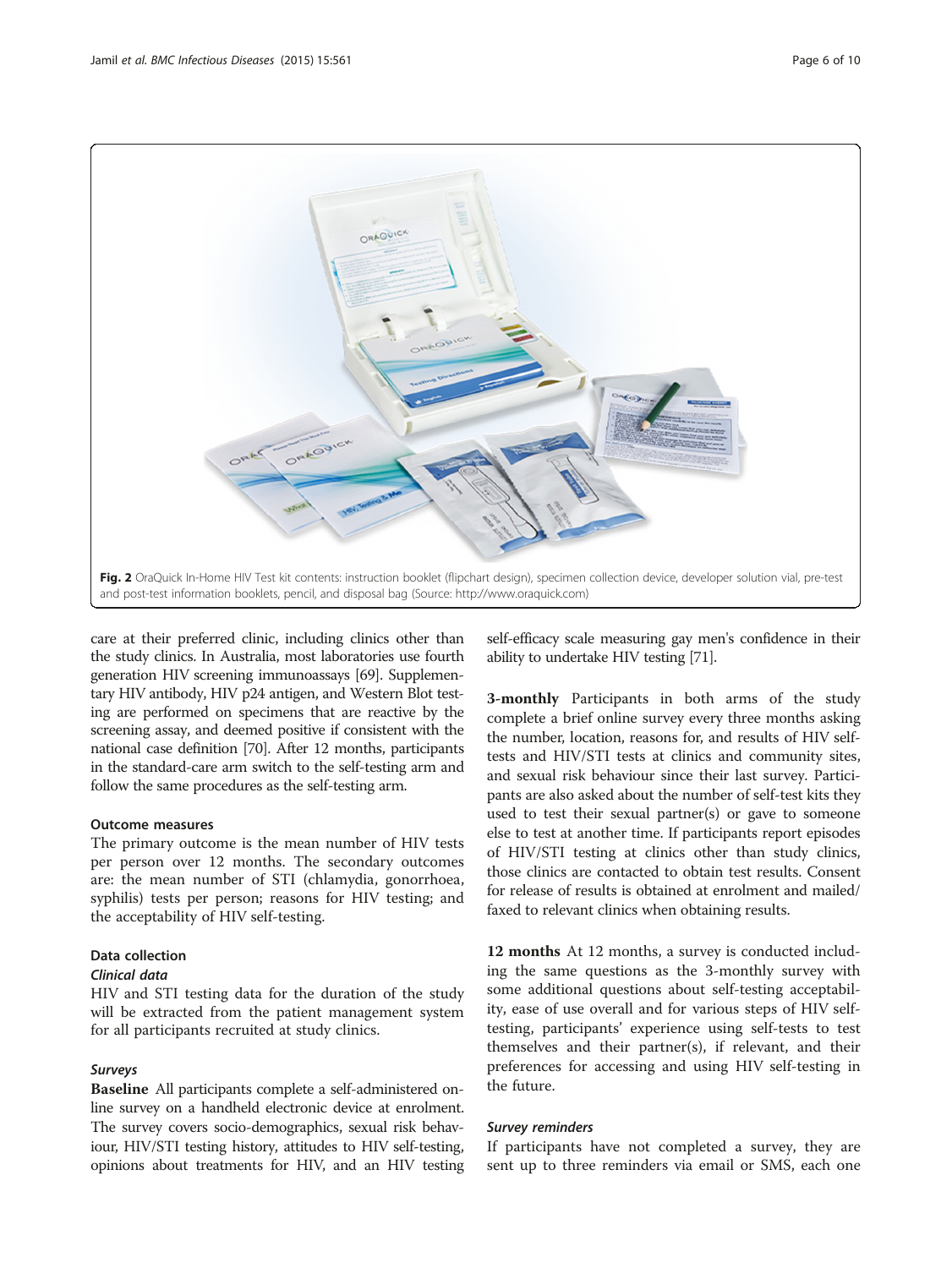week apart. If surveys are not completed after three reminders, participants are sent a final SMS asking the total number of HIV tests and the number of HIV selftests since their last survey.

### In-depth interviews

About 25 participants in the self-testing arm will be invited to participate in a face-to-face semi-structured indepth interview at the completion of 12 months followup. Participants are asked at enrolment if they are willing to be contacted for in-depth interviews. The interviews will focus on collecting detailed information about their HIV testing pattern prior to the study, their experience using self-tests to test themselves and their partner(s) during the study, any changes in their testing patterns and sexual behaviour after getting access to self-testing, and their opinions about HIV self-testing in the future. Participants from each of the following groups will be interviewed: those who tested themselves using self-tests only; those who tested at clinics and supplemented their testing with self-tests; those who tested their partner(s) using selftests; and those who had a confirmed positive or falsereactive self-test result.

## Statistical analysis plan

All analyses will be conducted using Stata 14. The mean HIV and STI testing frequency in each arm (self-testing and standard-care) by testing subgroup (frequent and infrequent testers) will be assessed using an intention-to-treat analysis at 12 months. The per-protocol analyses will include calculating: (i) the reasons for HIV testing; and (ii) the acceptability of HIV self-testing in the self-testing arm.

The mean HIV testing frequency per person in the first 12 months will be calculated, excluding any tests performed at enrolment. Only self-reported HIV tests where there is a record of an HIV test occurring at a clinic or community site will be included. The following tests will be excluded from the testing frequency calculation: HIV self-tests where participants did not obtain a result for any reason; self-test kits used to test a partner(s) or given to someone else; and confirmatory HIV tests following a reactive self-test. STI testing will include episodes of testing for chlamydia, gonorrhoea, or syphilis tests, and will be included where there is a record of a test occurring at a clinic or community site.

The effects of the intervention will be measured by comparing the mean HIV testing frequency, the mean STI testing frequency, and mean clinic-based HIV tests in each arm by testing subgroup using a t-test. The reasons for self-tests and clinic tests in the self-testing arm will be compared using repeated measures logistic regression clustered on individual. The acceptability analysis will be descriptive only. Differences in proportions will be investigated using Chi<sup>2</sup> statistics.

#### Sample size

In the analysis, we intend to assess the primary outcome for the frequent and infrequent testers subgroups and overall. For frequent testers, a sample size of 112 in each arm will detect an increase in HIV testing frequency from 1.5 tests per year to 2 tests per year (standard deviation [SD]: 2.4) with 80 % statistical power and type I error probability of 0.05. The frequency of 1.5 tests per year is based on the results of a previous clinic based RCT in Melbourne [\[72](#page-9-0)], and data from Australian sexual health clinics [[73](#page-9-0)]. For infrequent testers, a sample size of 14 in each arm will detect an increase in HIV testing frequency from 0.2 tests per year (assuming one HIV test in the past five years based on clinic data [\[73](#page-9-0)]) to 1 test per year (SD: 0.7) with 80 % statistical power and type I error probability of 0.05. On this basis, we conservatively estimate a sample size of 300 frequent testers and 50 infrequent testers for an overall sample size of 350. The sample size of 350 will achieve at least 80 % statistical power to detect an overall increase from 1.5 to 2 tests per year (SD: 2.4) for the two groups combined.

#### Trial registration

The trial is registered with the Australian and New Zealand Clinical Trial Registry [trial ID: ACTRN12613001236785, registered on November 12, 2013].

## **Discussion**

Gay and bisexual men are at an increased risk of acquiring HIV infection, and the rates of HIV diagnoses in GBM have increased in recent years. Yet, the uptake of HIV testing among GBM in Australia and other countries is lower than the recommended level, and a significant proportion of HIV infections remain undiagnosed. HIV selftesting has the potential to improve testing uptake and frequency among GBM. To our knowledge, the FORTH trial is the first in Australia to assess whether access to HIV self-testing increases HIV testing frequency among GBM, and the first internationally among GBM who test less frequently or have never tested before.

A major strength of the FORTH trial is the focus on infrequent testers. A recent Australian study showed that in addition to GBM using self-tests to supplement their existing testing, there will be a public health benefit if previously untested GBM test for the first time using HIV self-tests [[63\]](#page-9-0). In Australia, about 20 % of GBM in community-based samples reported their last HIV test was over two years ago or have never tested for HIV [[19](#page-8-0)]. In 2011, about 17 % of GBM in six US cities reported they had never tested before for HIV [[17](#page-8-0)]. An RCT in Seattle showed that access to HIV self-testing significantly increased HIV testing frequency among GBM over a 15 months period (3.6 vs. 5.3 tests per person) [\[47\]](#page-8-0), however the study did not specifically explore the outcomes in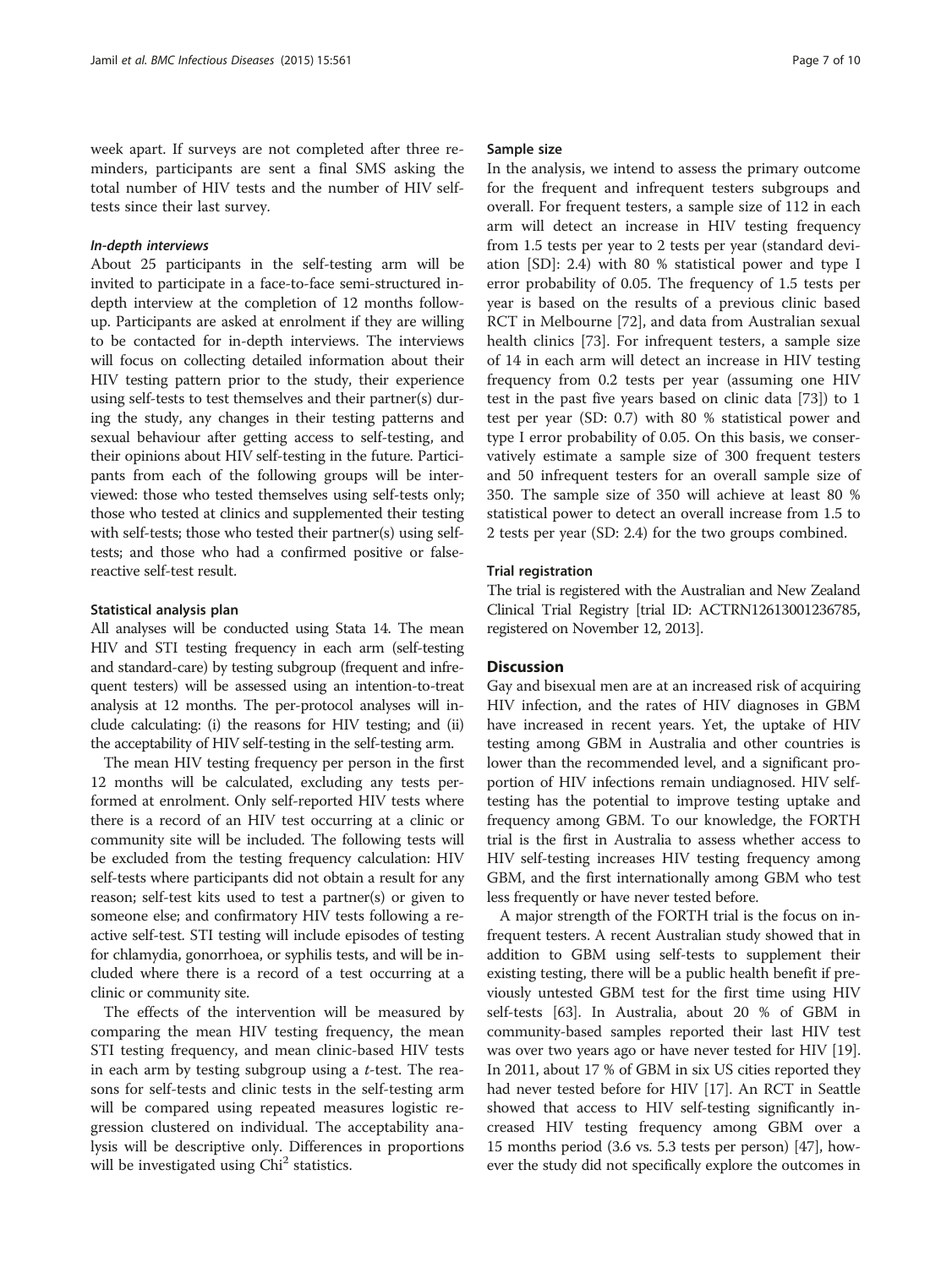<span id="page-7-0"></span>infrequent testers. In addition, there are other methodological differences: our sample size is larger (350 vs. 230); follow-up duration is longer (24 months vs. 15 months) allowing us to assess the sustainability of the intervention; and the wait-list design will allow us to assess the impact of delayed access to self-testing on HIV testing frequency.

An important consideration when GBM start using selftests is whether they supplement or replace their routine testing with self-tests [\[37\]](#page-8-0). Though cross-sectional surveys of Australian GBM indicate that they are likely to test more often if self-testing is available [\[36\]](#page-8-0), our study will provide conclusive evidence as to whether access to HIV self-testing among GBM: increases testing frequency, and to a level where a public health benefit can be achieved [[63](#page-9-0)]; leads men to supplement or replace their existing testing; and leads untested men to test for HIV for the first time. Also, the findings will improve our understanding of the reasons for self-testing among GBM, and whether men use self-tests to test themselves after risk events. We are also asking participants about their preferences for future self-testing delivery methods including online, pharmacy, and clinics, to understand how men would prefer to access self-testing when available.

A major concern in relation to HIV self-testing is that it may lead to GBM testing less frequently for other STIs including chlamydia, gonorrhoea and syphilis, for which they would still need to attend clinics. The prevalence of STIs is high in GBM, and repeat rectal chlamydia and gonorrhoea infections have been associated with an increased risk of HIV seroconversion [[74\]](#page-9-0). Our study will be able to assess whether access to HIV self-testing will lead to a lower STI testing frequency in GBM.

Previous studies have indicated that GBM are willing to use self-tests to test partners before sexual intercourse, and there is potential for detecting undiagnosed infections [[75](#page-9-0)]. Although not a main outcome of this study, we are collecting information about the number of self-test kits participants used to test their partners and the type of partners they tested. This will be further explored in in-depth interviews to contextualise the use of self-tests with partners, for example, whether men use self-tests to negotiate safe sex, make decisions to have sex without condoms and so on.

The study will contribute to the scarce literature internationally on the impact of self-testing on HIV testing frequency among GBM. The study will provide evidence on the level of testing that could be achieved with HIV self-testing among Australian GBM, and whether men supplement or replace their existing testing with selftesting. The findings will improve our understanding of the safety, effectiveness and acceptability of self-testing, particularly among infrequent testers. The findings will have important implications for self-testing policy, both in Australia and internationally.

#### Abbreviations

FORTH: Frequency of Oral Rapid Testing at Home; GBM: Gay and bisexual men; HREC: Human Research Ethics Committee; NHMRC: National Health & Medical Research Council; RCT: Randomised controlled trial; SD: Standard deviation; STI: Sexually transmissible infections; UK: United Kingdom; US: United States.

#### Competing interests

OraQuick In-Home HIV Tests were obtained from OraSure technologies Inc., at a reduced cost. OraSure will not have any influence on the study design, analysis, and reporting. The authors declare that they have no competing interests.

#### Authors' contributions

RJG and GP conceived the study. MSJ, KSS, and RJG wrote the protocol with input from all authors, and prepared the initial draft of the manuscript. GP, MH, BRB, PK, DPC, JB, and other authors advised on survey design for data collection. CFK, MC, AMM, CB, DR, and DR advised on recruitment at their respective sites. HW provided statistical advice and calculated sample size. JMK, AEG, and CFK provided funding. All authors contributed to the subsequent drafts and approved the final draft of the manuscript.

#### Acknowledgements

FORTH is funded by a National Health and Medical Research Council (NHMRC) STI Program Grant # 568971.

#### Author details

<sup>1</sup>The Kirby Institute, UNSW Australia, Sydney, NSW, Australia. <sup>2</sup>Australian Research Centre in Sex, Health and Society, La Trobe University, Melbourne, VIC, Australia. <sup>3</sup>Central Clinical School, Monash University, Melbourne, VIC Australia. <sup>4</sup>Melbourne Sexual Health Centre, Alfred Health, Melbourne, VIC Australia. <sup>5</sup>Sydney Sexual Health Centre, Sydney Hospital, Sydney, NSW, Australia. <sup>6</sup>Centre for Social Research in Health, UNSW Australia, Sydney, NSW Australia. <sup>7</sup>Victorian AIDS Council/Gay Men's Health Centre, Melbourne, VIC Australia. <sup>8</sup>ACON, Sydney, NSW, Australia. <sup>9</sup>Cairns Sexual Health Service, Cairns North, QLD, Australia. <sup>10</sup>James Cook University, Townsville, QLD, Australia.

#### Received: 4 October 2015 Accepted: 30 November 2015 Published online: 10 December 2015

#### References

- 1. Beyrer C, Baral SD, van Griensven F, Goodreau SM, Chariyalertsak S, Wirtz AL, et al. Global epidemiology of HIV infection in men who have sex with men. Lancet. 2012;380(9839):367–77.
- 2. Centres for Disease Control and Prevention. HIV surveillance report, 2010, vol 22. 2012. [http://www.cdc.gov/hiv/pdf/statistics\\_surveillance\\_report\\_vol\\_](http://www.cdc.gov/hiv/pdf/statistics_surveillance_report_vol_22.pdf) [22.pdf](http://www.cdc.gov/hiv/pdf/statistics_surveillance_report_vol_22.pdf). Accessed 2 Oct 2015.
- 3. Health Protection Agency. HIV in the United Kingdom: 2011 Report. London: Health Protection Services; 2011.
- 4. Sullivan PS, Hamouda O, Delpech V, Geduld JE, Prejean J, Semaille C, et al. Reemergence of the HIV epidemic among men who have sex with men in North America, Western Europe, and Australia, 1996–2005. Ann Epidemiol. 2009;19(6):423–31.
- 5. The Kirby Institute. HIV, viral hepatitis and sexually transmissible infections in Australia annual surveillance report 2014: The Kirby Institute. Sydney NSW 2052: UNSW; 2014.
- 6. Fox J, White PJ, Macdonald N, Weber J, McClure M, Fidler S, et al. Reductions in HIV transmission risk behaviour following diagnosis of primary HIV infection: a cohort of high-risk men who have sex with men. HIV Med. 2009;10(7):432–8.
- 7. Gorbach PM, Weiss RE, Jeffries R, Javanbakht M, Drumright LN, Daar ES, et al. Behaviors of recently HIV-infected men who have sex with men in the year post-diagnosis: effects of drug use and partner types. J Acquir Immune Defic Syndr. 2011;56(2):176.
- 8. Marks G, Crepaz N, Senterfitt JW, Janssen RS. Meta-analysis of high-risk sexual behavior in persons aware and unaware they are infected with HIV in the United States: implications for HIV prevention programs. J Acquir Immune Defic Syndr. 2005;39(4):446–53.
- 9. Grulich AE, Bavinton B, Jin FY, Prestage G, Zablotska I, Koelsch K, et al. HIV transmission in male serodiscordant couples in Australia, Thailand and Brazil. Seattle, Washington: 22nd Conference on Retroviruses and Opportunistic Infections; February 23–26; 2015.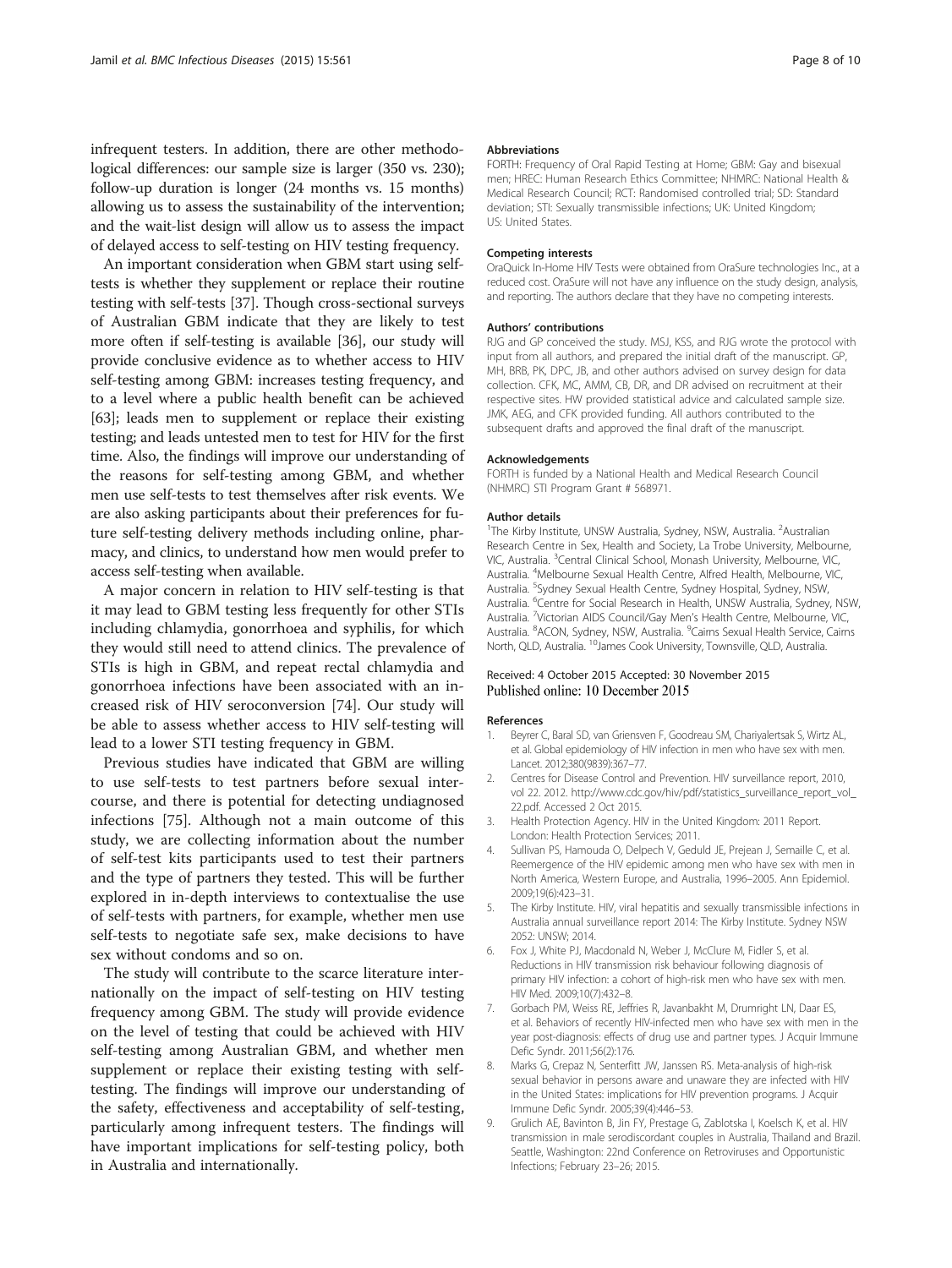- <span id="page-8-0"></span>10. Cohen MS, Chen YQ, McCauley M, Gamble T, Hosseinipour MC, Kumarasamy N, et al. Prevention of HIV-1 infection with early antiretroviral therapy. N Engl J Med. 2011;365(6):493–505.
- 11. Rodger A, Bruun T, Cambiano V, Vernazza P, Estrada V, Van Lunzen J, et al. HIV transmission risk through condomless sex if HIV+ partner on suppressive ART: PARTNER study. Boston, USA: 21st Conference on Retroviruses and Opportunistic Infections; March 3–6; 2014.
- 12. Jansson J, Kerr CC, Wilson DP. Predicting the population impact of increased HIV testing and treatment in Australia. Sex Health. 2013;11(2):146–54.
- 13. The INSIGHT START Study Group. Initiation of antiretroviral therapy in early asymptomatic HIV infection. N Engl J Med. 2015; doi[:10.1056/NEJMoa1506816](http://dx.doi.org/10.1056/NEJMoa1506816).
- 14. Patel RR, Patel S, Clarke E, Khan AW, Doshi B, Radcliffe KW, et al. Guidance and practice on frequency of HIV and sexually transmitted infection testing in men who have sex with men – what is the European situation? Int J STD AIDS. 2014;25(3):213–8.
- 15. Chow EPF, Wilson DP, Zhang L. The rate of HIV testing is increasing among men who have sex with men in China. HIV Med. 2012;13(5):255–63.
- Kerr LRFS, Mota RS, Kendall C, Pinho AA, Mello MB, Guimarães MDC, et al. HIV among MSM in a large middle-income country. AIDS. 2013;27(3):427–35.
- 17. MacKellar DA, Hou S-I, Whalen CC, Samuelsen K, Sanchez T, Smith A, et al. Reasons for not hiv testing, testing intentions, and potential use of an over-the-counter rapid HIV test in an internet sample of men who have sex with men who have never tested for hiv. Sex Transm Dis. 2011;38(5):419–28.
- 18. Wayal S, Parsons V, Copas A, Hart G, Gilson R, Johnson A, et al. Trends in undiagnosed HIV and HIV testing behaviour in community samples of men who have sex with men in London, UK: Results from repeat cross-sectional surveys between 2000–2013. HIV Med. 2015;16:46.
- 19. Zablotska I, Holt M, De Wit J, McKechnie M, Mao L, Prestage G. Gay men who are not getting tested for HIV. AIDS Behav. 2012;16(7):1887–94.
- 20. Guy R, Goller JL, Spelman T, El-Hayek C, Gold J, Lim M, et al. Does the frequency of HIV and STI testing among men who have sex with men in primary care adhere with Australian guidelines? Sex Transm Infect. 2010;86(5):371–6.
- 21. Holt M, Lea T, Asselin J, Hellard M, Prestage G, Wilson D, et al. The prevalence of undiagnosed HIV infection is lower than expected among gay and bisexual men in four Australian cities: preliminary findings from the COUNT study. Sydney: Australasian Sexual Health Conference; October 9–11; 2014.
- 22. Mallitt K-A, Wilson DP, McDonald A, Wand H. HIV incidence trends vary between jurisdictions in Australia: an extended back-projection analysis of men who have sex with men. Sex Health. 2012;9(2):138–43.
- 23. Saxton PJ, Dickson NP, Griffiths R, Hughes AJ, Rowden J. Actual and undiagnosed HIV prevalence in a community sample of men who have sex with men in Auckland. New Zealand BMC Public Health. 2012;12(1):92.
- 24. Raymond HF, Chen Y-H, Ick T, Scheer S, Bernstein K, Liska S, et al. A new trend in the HIV epidemic among men who have sex with men, San Francisco, 2004–2011. J Acquir Immune Defic Syndr. 2013;62(5):584–9.
- 25. Wejnert C, Le B, Rose CE, Oster AM, Smith AJ, Zhu J, et al. HIV infection and awareness among men who have sex with men–20 cities, United States, 2008 and 2011. PLoS One. 2013;8(10), e76878.
- 26. Moore DM, Kanters S, Michelow W, Gustafson R, Hogg RS, Kwag M, et al. Implications for HIV prevention programs from a serobehavioural survey of men who have sex with men in Vancouver, British Columbia: the ManCount study. Can J Public Health. 2011;103(2):142–6.
- 27. Marks G, Crepaz N, Janssen RS. Estimating sexual transmission of HIV from persons aware and unaware that they are infected with the virus in the USA. AIDS. 2006;20(10):1447–50.
- 28. Wilson DP, Hoare A, Regan DG, Law MG. Importance of promoting HIV testing for preventing secondary transmissions: modelling the Australian HIV epidemic among men who have sex with men. Sex Health. 2009;6(1):19–33.
- 29. Conway D, Holt M, Couldwell D, Smith D, Davies D, McNulty A, et al. Barriers to HIV testing and characteristics associated with never testing among gay and bisexual men attending sexual health clinics in Sydney. J Int AIDS Soc. 2015;18:20221.
- 30. Prestage G, Brown G, Keen P. Barriers to HIV testing among Australian gay men. Sex Health. 2012;9(5):453–8.
- 31. Campbell S, Klein R. Home testing to detect human immunodeficiency virus: boon or bane? J Clin Microbiol. 2006;44(10):3473–6.
- 32. Myers JE, El-Sadr WM, Zerbe A, Branson BM. Rapid HIV self-testing: long in coming but opportunities beckon. AIDS. 2013;27(11):1687–95.
- 33. Wong V, Johnson C, Cowan E, Rosenthal M, Peeling R, Miralles M, et al. HIV self-testing in resource-limited settings: regulatory and policy considerations. AIDS Behav. 2014;18 Suppl 4:S415–21.
- 34. The Lancet HIV. Making the most of a new HIV self-test. Lancet HIV. 2015;2(6):e216.
- 35. Commonwealth of Australia. Seventh national HIV strategy. Canberra: Department of Health; 2014.
- 36. Bavinton B, Brown G, Hurley M, Bradley J, Keen P, Conway D, et al. Which gay men would increase their frequency of HIV testing with home self-testing? AIDS Behav. 2013;17(6):2084–92.
- 37. Bilardi JE, Walker S, Read T, Prestage G, Chen MY, Guy R, et al. Gay and bisexual men's views on rapid self-testing for HIV. AIDS Behav. 2013;17(6):2093–9.
- 38. Chen MY, Bilardi JE, Lee D, Cummings R, Bush M, Fairley CK. Australian men who have sex with men prefer rapid oral HIV testing over conventional blood testing for HIV. Int J STD AIDS. 2010;21(6):428–30.
- 39. Hull P, Holt M, Mao L, Kao S, Prestege G, Zablotska I, et al. Gay community periodic survey: Sydney February 2011. Sydney: National Centre in HIV Social Research, The University of New South Wales; 2011.
- 40. Lee E, Holt M, Mao L, McKanzie T, Batrouney C, Kennedy M, et al. Gay community periodic survey: Melbourne 2011. Sydney: National Centre in HIV Social Research, The University of New South Wales; 2011.
- 41. Greacen T, Friboulet D, Blachier A, Fugon L, Hefez S, Lorente N, et al. Internet-using men who have sex with men would be interested in accessing authorised HIV self-tests available for purchase online. AIDS Care. 2013;25(1):49–54.
- 42. Rosales-Statkus ME, de la Fuente L, Fernández-Balbuena S, Figueroa C, Fernàndez-López L, Hoyos J, et al. Approval and potential use of over-thecounter HIV self-tests: the opinion of participants in a street based HIV rapid testing program in Spain. AIDS Behav. 2015;19(3):472–84.
- 43. Lippman SA, Périssé AR, Veloso VG, Sullivan PS, Buchbinder S, Sineath RC, et al. Acceptability of self-conducted home-based HIV testing among men who have sex with men in Brazil: data from an on-line survey. Cad Saude Publica. 2014;30(4):724–34.
- 44. Saunders JM, Mercer CH, Sutcliffe LJ, Hart GJ, Cassell J, Estcourt CS, Where do young men want to access STI screening? A stratified random probability sample survey of young men in Great Britain. Sex Transm Infect. 2012; doi[:10.1136/sextrans-2011-050406](http://dx.doi.org/10.1136/sextrans-2011-050406).
- 45. Sharma A, Sullivan PS, Khosropour CM. Willingness to take a free home HIV test and associated factors among internet-using men who have sex with men. J Int Assoc Provid AIDS Care. 2011;10(6):357–64.
- 46. Wong H, Tam H, Chan D, Lee S. Usage and acceptability of HIV self-testing in men who have sex with men in Hong Kong. AIDS Behav. 2015;19(3):505–15.
- 47. Katz D, Golden M, Hughes J, Farquhar C, Stekler J. HIV self-testing increases HIV testing frequency among high-risk men who have sex with men: a randomized controlled trial. Vancouver: 8th IAS Conference on HIV Pathogenesis, Treatment & Prevention; 19–22 July; 2015.
- 48. Koval CE. Home testing for HIV: Hopefully, a step forward. Cleve Clin J Med. 2012;79(10):713–6.
- 49. Walensky RP, Bassett IV. HIV self-testing and the missing linkage. PLoS Med. 2011;8(10), e1001101.
- 50. Krause J, Subklew-Sehume F, Kenyon C, Colebunders R. Acceptability of HIV self-testing: a systematic literature review. BMC Public Health. 2013;13(1):1–9.
- 51. Pai NP, Sharma J, Shivkumar S, Pillay S, Vadnais C, Joseph L, et al. Supervised and unsupervised self-testing for HIV in high-and low-risk populations: A systematic review. PLoS Med. 2013;10(4), e1001414.
- 52. Figueroa C, Johnson C, Verster A, Baggaley R. Attitudes and acceptability on HIV self-testing among key populations: A literature review. AIDS Behav. 2015;1–17.
- 53. Brown A, Djimeu E, Cameron D. A review of the evidence of harm from self-tests. AIDS Behav. 2014;18(4):445–9.
- 54. Choko AT, Desmond N, Webb EL, Chavula K, Napierala-Mavedzenge S, Gaydos CA, et al. The uptake and accuracy of oral kits for hiv self-testing in high hiv prevalence setting: A cross-sectional feasibility study in Blantyre Malawi. PLoS Med. 2011;8(10), e1001102.
- 55. de la Fuente L, Rosales-Statkus ME, Hoyos J, Pulido J, Santos S, Bravo MJ, et al. Are participants in a street-based HIV testing program able to perform their own rapid test and interpret the results? PLoS One. 2012;7(10), e46555.
- 56. Gaydos CA, Hsieh Y-H, Harvey L, Burah A, Won H, Jett-Goheen M, et al. Will patients "opt in" to perform their own rapid HIV test in the emergency department? Ann Emerg Med. 2011;58 Suppl 1:S74–8.
- 57. Pant Pai N, Bhargava M, Sharma J, Balram B, Bois C, Joseph L. Will HIV self testing be accepted by low to medium risk educated populations? A pilot cross sectional study in students of McGill University, Montréal. Montréal, Quebec, Canada. Montreal: 21st Annual Canadian Conference on HIV/AIDS Research; Apr 19–22; 2012.